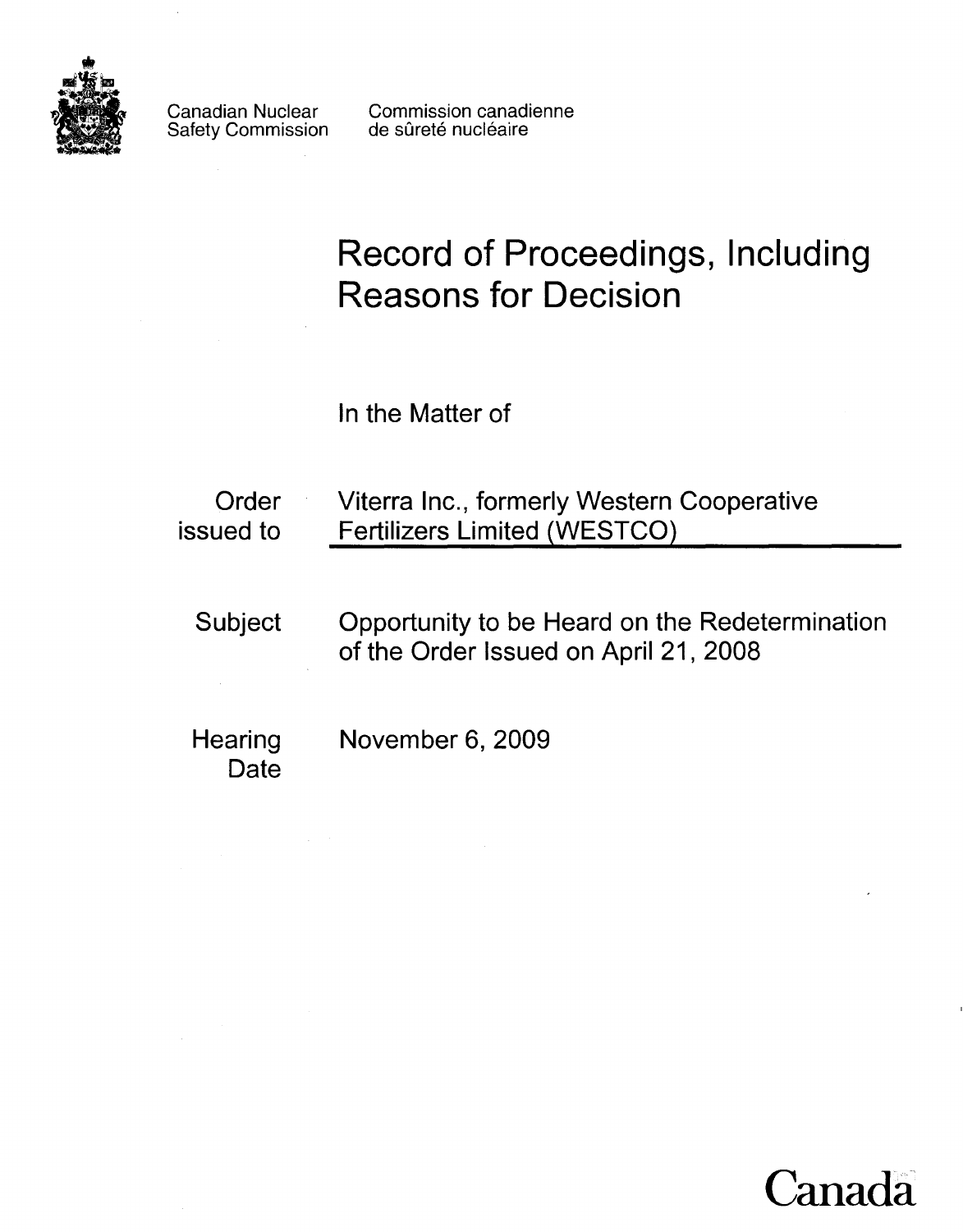# **RECORD OF PROCEEDINGS**

| Applicant:                                                           | Viterra Inc.                                                                  |                                                                    |
|----------------------------------------------------------------------|-------------------------------------------------------------------------------|--------------------------------------------------------------------|
| Address/Location:                                                    | 11111 Barlow Trail SE, Calgary, AB, T2C 4M5                                   |                                                                    |
| Purpose:                                                             | on April 21, 2008.                                                            | Opportunity to be heard on the redetermination of the Order issued |
| Order Issued:                                                        | April 21, 2008.                                                               |                                                                    |
| Date of hearing:                                                     | November 6, 2009                                                              |                                                                    |
| Location:                                                            | Saskatoon Travelodge Hotel, 106 Circle Drive West, Saskatoon,<br>Saskatchewan |                                                                    |
| Members present:                                                     | M. Binder, Chair<br><b>B.J. Barriault</b><br>A. Harvey<br>D. D. Tolgyesi      | C.R. Barnes<br>A.R. Graham<br>M.J. McDill                          |
| Secretary:<br><b>Recording Secretary:</b><br>Senior General Counsel: | M. Leblanc<br>S. Dimitrijevic<br>J. Lavoie                                    |                                                                    |

| <b>Applicant Represented By</b>                              | <b>Document Number</b> |
|--------------------------------------------------------------|------------------------|
| • P. May, Director, Corporate Responsibility and Reclamation | CMD 09-H13.1           |
|                                                              | CMD 09-H13.1A          |
| <b>CNSC</b> staff                                            | <b>Document Number</b> |
| $\bullet$ R. Jammal                                          | CMD 09-H13             |
| $\bullet$ A. Erdman                                          |                        |
| $\bullet$ M. Rinker                                          |                        |

**Order:** Issued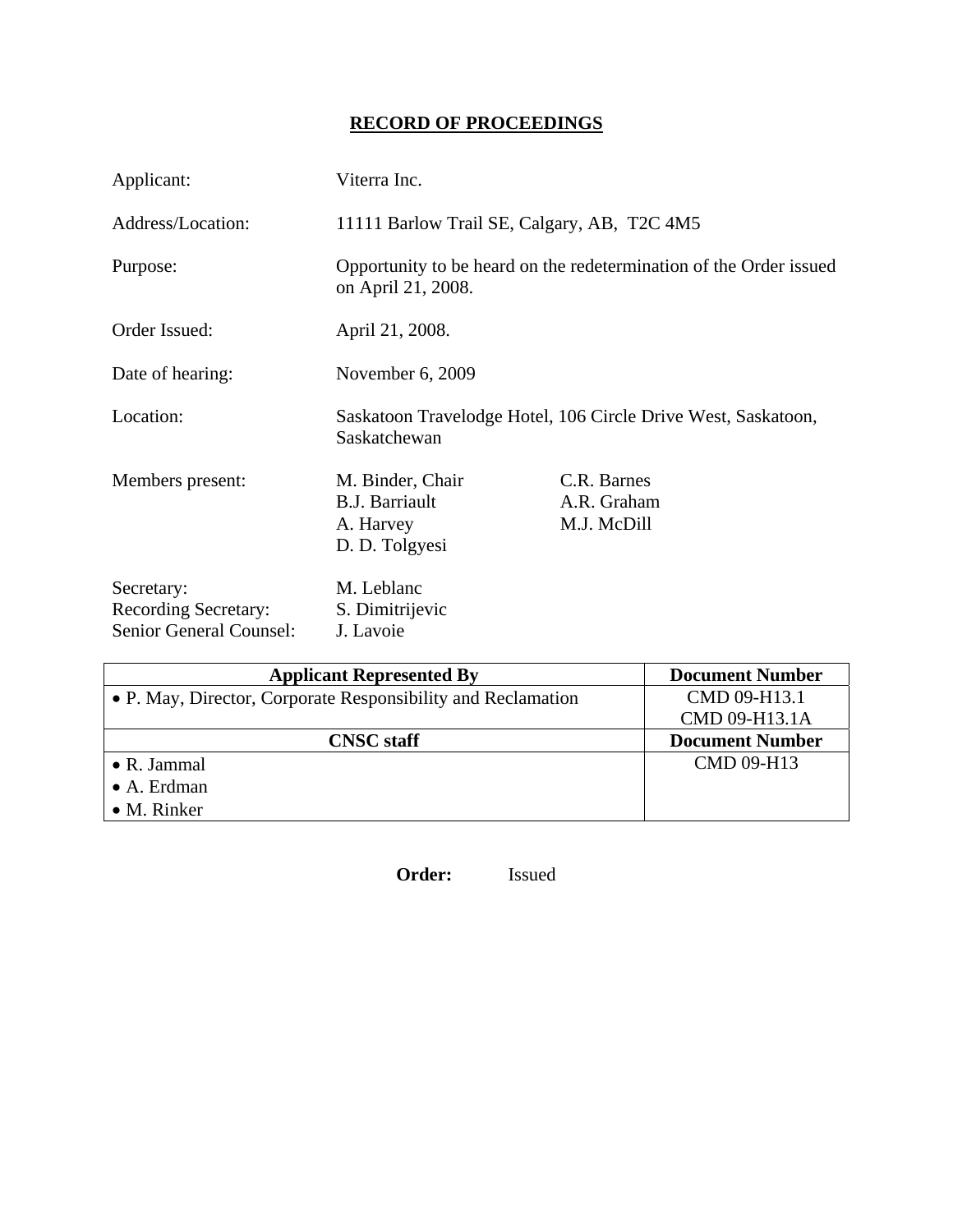## **Table of Contents**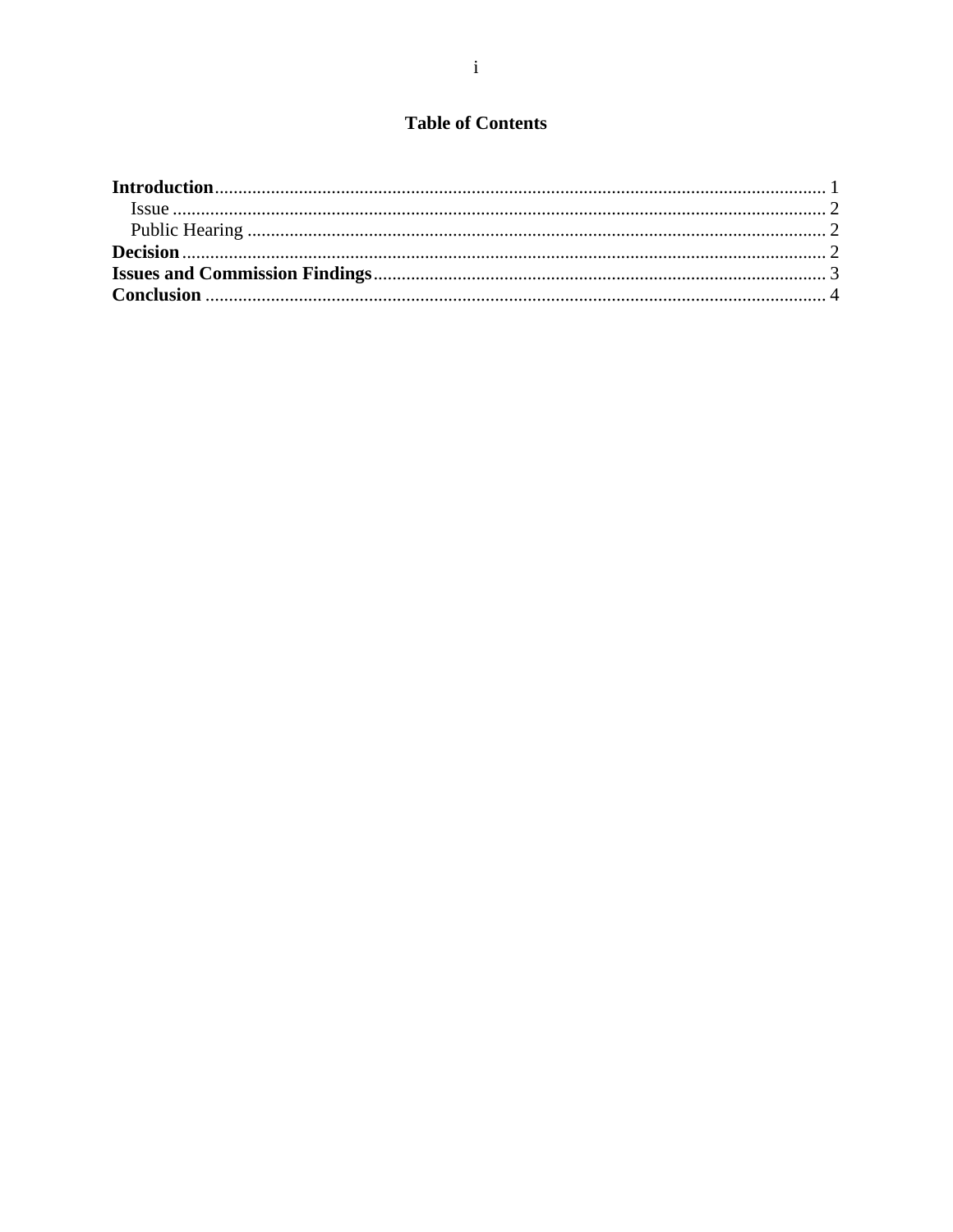#### **Introduction**

- <span id="page-3-0"></span>1. Viterra Inc. (Viterra), formerly Western Cooperative Fertilizers Limited (WESTCO), has applied to the Canadian Nuclear Safety Commission<sup>[1](#page-3-1)</sup> (CNSC) for a redetermination of the Order issued to WESTCO on April 21, 2008, and has requested that the Commission extend the date by which the clean-up of the site located at 3077 Shepard Place S.E., Calgary, Alberta, must be completed. Viterra requested a two-year extension, from December 1, 2009 to December 1, 2011.
- 2. On September 9, 2007, WESTCO took possession of the site on which was located the former ESI Resources Limited (ESIRL), a lessee of the property. ESIRL held a licence issued by CNSC for the part of the facility dedicated to the recovery of uranium from phosphoric acid. This part of the facility, consisting of a contaminated dryer room and evaporation ponds, was shut down in 2001 and remained in a safe shutdown state, as confirmed by CNSC staff during an inspection in October 2005. In November 2005, the Commission issued a Fuel Facility Operating Licence, FFOL-3663.0/2006, to ESIRL for the purpose of maintaining its uranium recovery facility in a secure shutdown state. The licence was valid until July 31, 2006. After this date, the facility became unlicensed since ESIRL failed to apply for a licence renewal. A Designated Officer Order was issued to ESIRL on August 30, 2006. The order was reviewed and amended<sup>[2](#page-3-2)</sup> by the Commission on May 16, 2007.
- 3. On October 29, 2007 since, ESIRL was no longer operating at the site, CNSC staff notified WESTCO that, since it was currently in possession of nuclear substances in the form of uranium contaminated waste, it had to comply with the CNSC regulatory requirements applicable to the owner of the site.
- 4. On November 19, 2007, a Designated Officer, pursuant to paragraph 37(2) *(f)* of the NSCA<sup>[3](#page-3-3)</sup>, issued an order requiring that WESTCO take specific actions and measures to protect the environment and the health and safety of persons (the Order). Pursuant to subsection 37(6) of the *NSCA*, the Designated Officer referred the order to the Commission for review and to confirm, amend, replace or revoke the order.
- 5. On January 15, 2008, WESTCO submitted a written submission to take advantage of its opportunity to be heard before the Commission, pursuant to paragraph 40(1)(d) of the NSCA. The submission included several requests to amend the Order.

 $\overline{a}$ 

<span id="page-3-1"></span><sup>&</sup>lt;sup>1</sup> The *Canadian Nuclear Safety Commission* is referred to as the "CNSC" when referring to the organization and its staff in general, and as the "Commission" when referring to the tribunal component.

<span id="page-3-2"></span><sup>2</sup> *Record of Proceedings on Review by the Commission of the Designated Officer Order Issued to ESI Resources*  Limited on August 30, 2006, hearing date: February 7, 2007.

<span id="page-3-3"></span> $3$  Statutes of Canada, S.C. 1997, c. 9.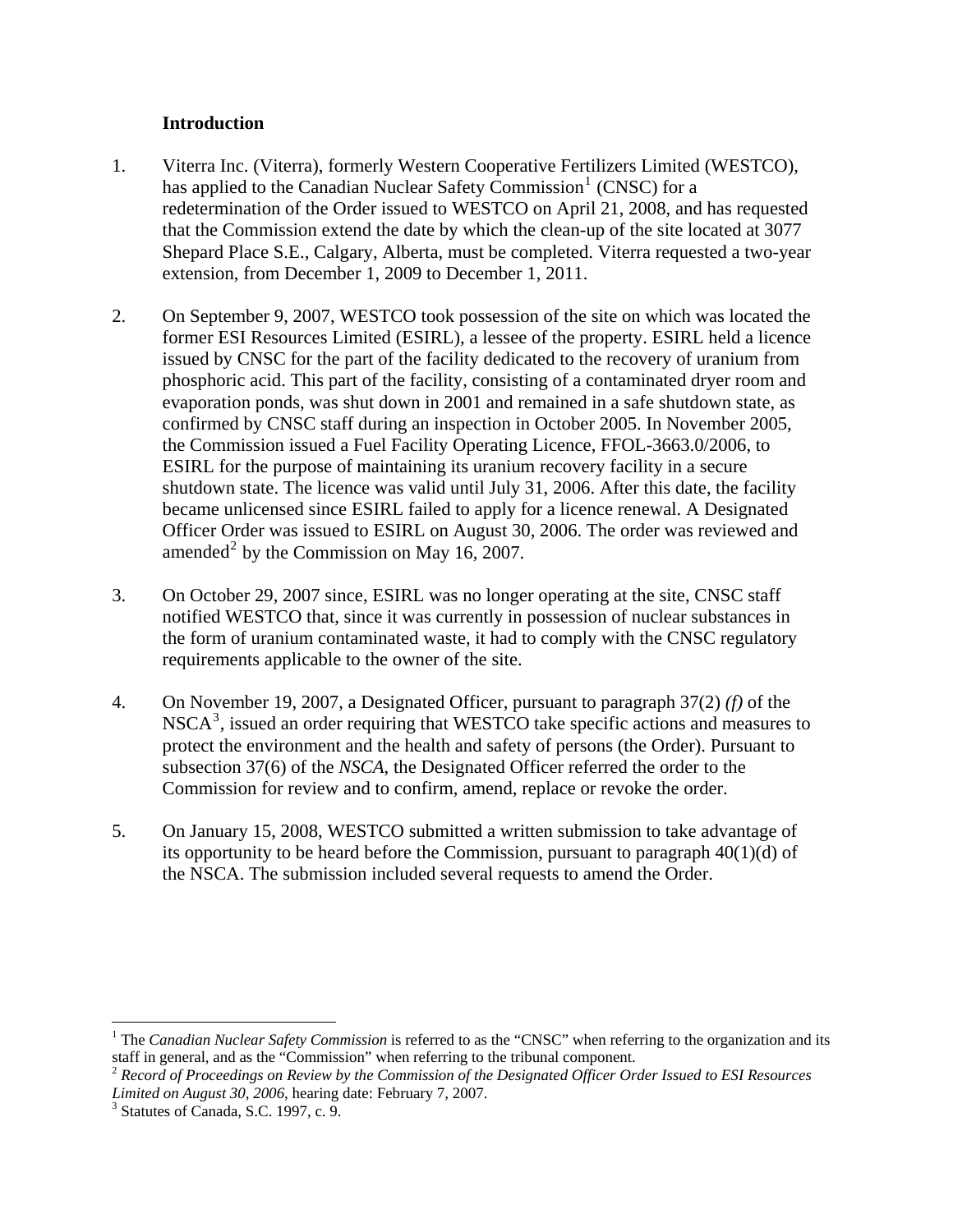- <span id="page-4-0"></span>6. The Commission considered the request during a closed session held on March 14, 2008 in Ottawa, Ontario and a public session held on April 3, 2008, also in Ottawa, Ontario<sup>[4](#page-4-1)</sup>. The Commission, pursuant to subsection  $37(6)$  of the NSCA, decided to amend the Order issued to WESTCO on November 19, 2007, as recommended by CNSC staff in CMD 08-H103.A. The amended order was issued on April 21, 2008, and included the requirement that WESTCO complete the clean-up of the site by December 1, 2009.
- 7. In a letter dated November 13, 2008, WESTCO notified the CNSC that on November 3, 2008, Viterra Inc. amalgamated its wholly-owned subsidiary WESTCO into Viterra's Agri-products segment. The Certificate of Amalgamation related to this change was submitted and Viterra indicated that decommissioning, remediation, and reclamation operations related to the ESIRL site would continue as per the Order. CNSC staff examined whether the Order should be amended. CNSC staff determined that all legal responsibilities were borne by Viterra Inc. by virtue of the amalgamation, and that the Order did not have to be changed.

Issue

8. In considering the application, pursuant to section 43 of the NSCA, the Commission was required to evaluate the request for the extension of the date by which the clean-up of the ESIRL site must be completed, and to decide on the redetermination of the Order issued to WESTCO on November 19, 2007 and amended on April 21, 2008.

## Public Hearing

9. The Commission, in making its decision, considered information presented for a public hearing held on November 6, 2009 in Saskatoon, Saskatchewan. The public hearing was conducted in accordance with the *Canadian Nuclear Safety Commission*  Rules of Procedure<sup>[5](#page-4-2)</sup>. During the public hearing, the Commission received written submissions and heard oral presentations from CNSC staff (CMD 09-H13) and Viterra (CMD 09-H13.1 and CMD 09-H13.1A).

## **Decision**

 $\overline{a}$ 

10. Based on its consideration of the matter, as described in more details in the following sections of this *Record of Proceedings*,

the Commission, pursuant to section 43 of the NSCA, issues an order to Viterra Inc. for its site located at 3077 Shepard Place S.E., Calgary, Alberta, as presented in CNSC staff's CMD 09-H13.

<span id="page-4-1"></span><sup>4</sup> *Record of Proceedings, including Reasons for Decision* issued by the Canadian Nuclear Safety Commission on June 9, 2008.

<span id="page-4-2"></span><sup>&</sup>lt;sup>5</sup> Statutory Orders and Regulations, S.O.R./2000-211.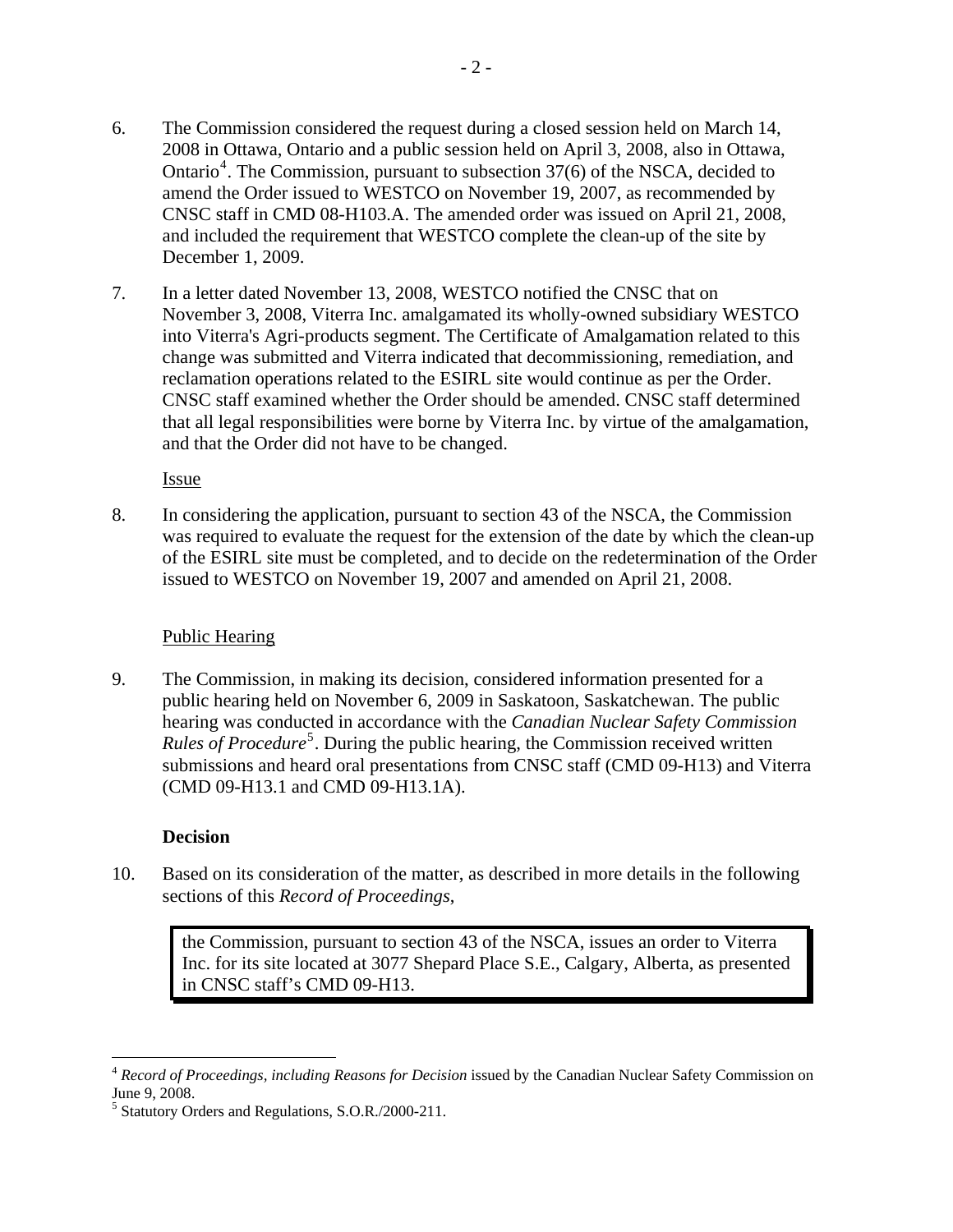<span id="page-5-0"></span>11. With this decision, the Commission agrees that the date by which the clean-up of the site located at 3077 Shepard Place S.E., Calgary, Alberta, must be completed be extended from December 1, 2009 to December 1, 2011, and replaces the Order issued to WESTCO by a CNSC Designated Officer on November 19, 2007, as amended by the Commission on April 21, 2008.

#### **Issues and Commission Findings**

- 12. In making its decision, the Commission considered a number of issues related to Viterra's response to the previous order and the adequacy of the proposed clean-up measures for protecting the environment, and the health and safety of persons.
- 13. Viterra informed the Commission that, following WESTCO being amalgamated in Viterra's Agri-products segment on November 3, 2008, the name of the company has been changed to Viterra Inc., as of September 1, 2009.
- 14. Viterra summarized the history of the site, emphasizing the amount of the inherited waste, and informed the Commission on the progress made since the issuance of the Commission Order.. Viterra pointed out that, in addition to the general clean-up of the site, it had conducted a number of studies and activities in order to better understand the issues and develop efficient remedial plans.
- 15. Viterra stated that it expects to complete the decontamination of the calciner (dryer room) this fall and then submit a detailed soil and groundwater management plan. Demolition of the entire building is expected for the summer and fall of 2010. Commenting on the Order timeline, Viterra mentioned prolonged legal issues, weather restrictions, site debris and waste volume which were more significant that previously estimated, and its lack of experience in CNSC procedures as main reasons for the requested extension for the completion date.
- 16. Viterra confirmed its commitment to developing a remedial action plan for the evaporation ponds, which would include identification of a waste management facility capable to accept the waste. Viterra said that the ponds contain uranium contaminated sediments, but noted that the ponds are lined and that studies found no evidence of any leakage. Describing the site security, Viterra stated that there is no public access to the site.
- 17. CNSC staff informed the Commission that Viterra had submitted their plan to clean-up the site on June 27, 2008, within the time limit required by the Order, as well as an amended plan to clean-up the uranium concentrate dryer room dated April 13, 2009. CNSC staff said that it had reviewed the amended plan, found it acceptable and approved it in August 2009.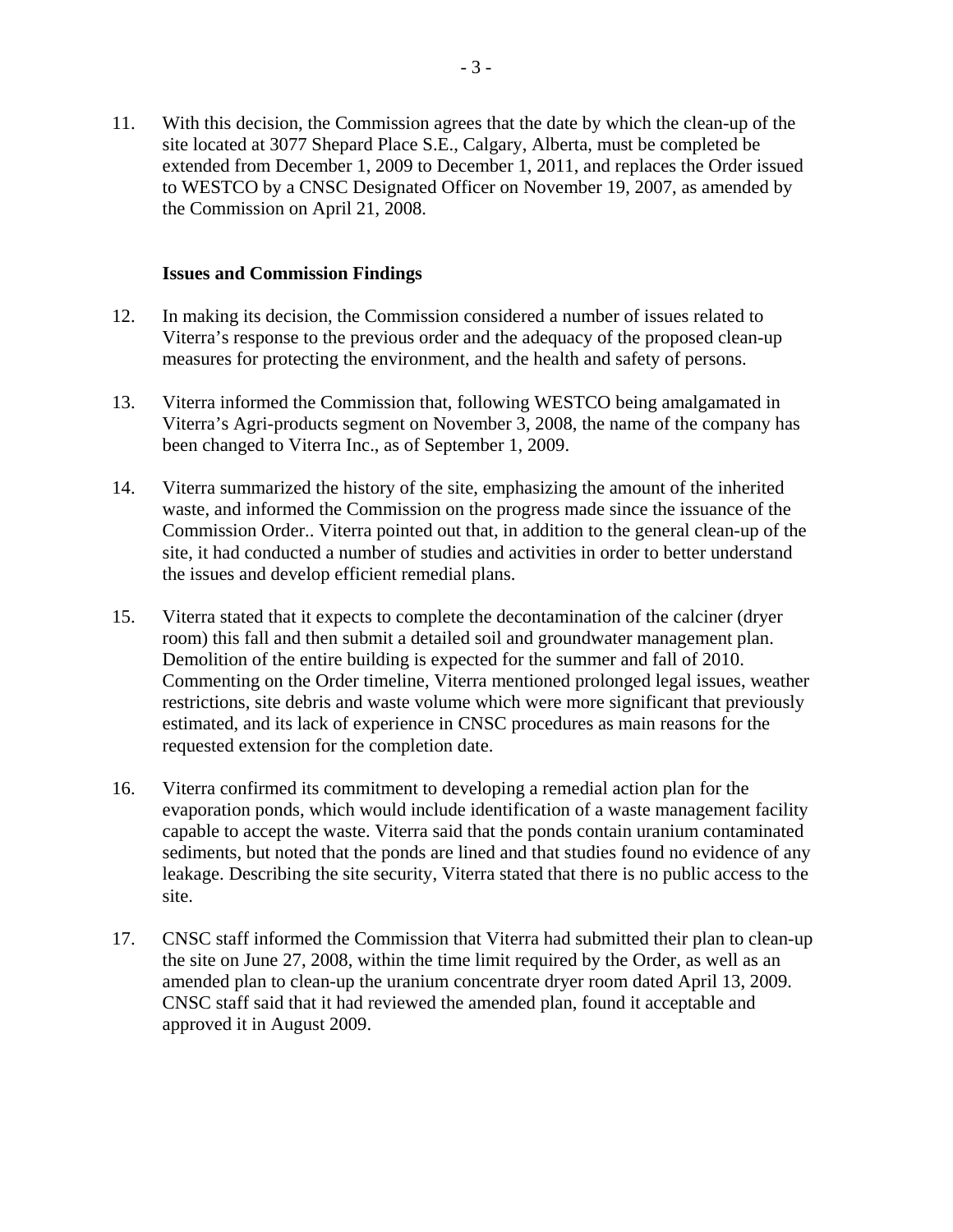- <span id="page-6-0"></span>18. CNSC staff also informed the Commission that it was inspecting the clean-up in process and confirmed the progress made in 2009. CNSC staff finds that Viterra Inc. continues to meet the requirements outlined in the Order with respect to security and monthly reporting. CNSC staff stated that it had reviewed the application and recommended that the Commission accept its opinion that a two-year extension to the clean-up completion date is reasonable and revise the final clean-up date to December 1, 2011.
- 19. CNSC staff recommended that the Commission issue an Order to Viterra Inc., as proposed in Attachment 2 of the CMD CMD 09-H13, and replace the Order issued to WESTCO on November 19, 2007, as amended by the Commission on April 21, 2008.
- 20. The Commission inquired about the cost of works and the budget Viterra had committed for this project. Viterra responded that the most recent estimate for the complete clean-up (extends beyond the boundaries of the ESIRL site) was in the range of \$10 million, and the total amount on the end of this year would be around three million dollars.
- 21. The Commission sought more information on the reasons for the seriously deteriorated condition of the site prior to clean-up, and expressed its concerns about potential fire hazard at this and other similar sites. CNSC staff responded that the condition of this site was an exception and that the information on CNSC-led inspections and general conditions of similar sites is available.
- 22. The Commission inquired about Viterra's priorities related to this project, the team involved in its realisation, available resources, and assurances that the extension of two years would be sufficient for completion of all tasks. Viterra presented the team working on this project and underlined the experience that Viterra has as a company dealing with remediation of two large former fertilizer facilities. Viterra re-confirmed its commitment to complete clean-up of the site by the proposed date. CNSC staff stated that the dynamics of activities conducted so far, the two-year plan and proposed schedules indicate that a two-year period seems a reasonable period for completion of the clean-up project.

#### **Conclusion**

- 23. The Commission has considered the information and submissions as presented in the material available for reference on the record for this proceeding.
- 24. The Commission concludes that an environmental assessment under the CEAA is not required before the Commission may make its decision with respect to the application for redetermination of the order issued to WESTCO on November 19, 2007.
- 25. The Commission agrees with CNSC staff's conclusions that the date by which the clean-up of the site located at 3077 Shepard Place S.E., Calgary, Alberta, must be completed be extended from December 1, 2009 to December 1, 2011